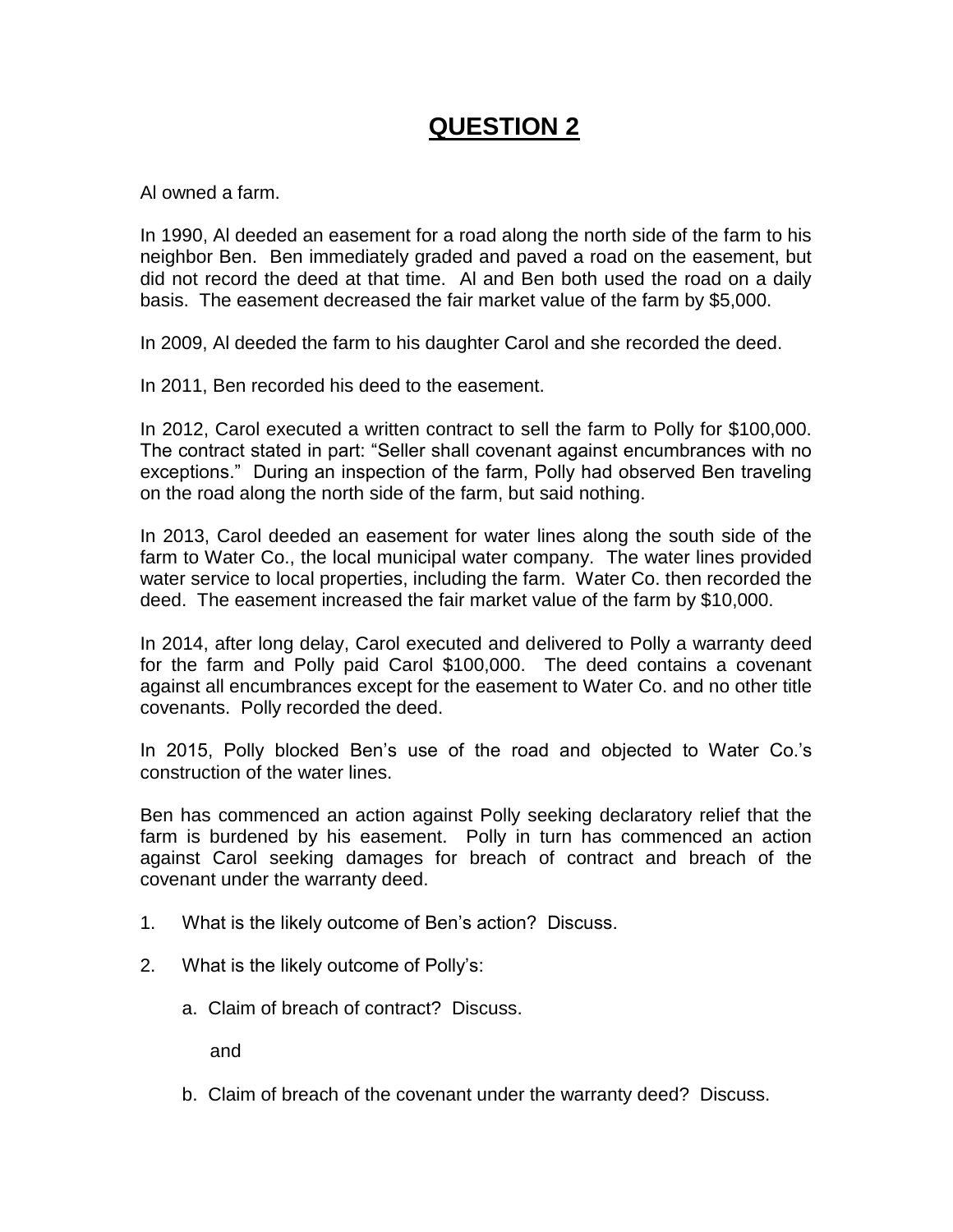# 2)

# 1. B v P

In seeking declaratory relief to enforce B's easement, the court will have to examine whether the easement is still -- or ever was -- legally valid. An easement can be granted by the neighboring title holder, can be covenanted to run with the land, or can be created by adverse possession. B is unlikely to succeed on any of these theories.

# Applicable Law

The Uniform Commercial Code governs contracts for goods, whereas all other contracts are governed by common law. The contract at hand was for land. Common law, not the UCC, is the applicable law.

# Statute of Frauds

The Statute of Frauds requires enforceable transactions of land to be committed to signed writing. It's unclear when A deeded the easement to B if he did so orally or in writing. Even if A did provide B a deed satisfying the Statute of Frauds, B did not record the deed for over 20 years. Given the circumstances, it also does not appear as if A expressly included the easement in the 2009 land deed to C.

### A to C

B will likely argue that A intended the easement to run with the land when A deeded the farm to C. No apparent dispute has risen between B and C over the easement. However, an oral easement grant lies between the grantor and the grantee, and does not automatically extend to subsequent title holders. Still, C did not object to B's continued use of the graded and paved road on the easement, overcoming any claims by P that the easement ceased to exist in 2009 or that B's recording of the easement deed in 2011 was unlawful.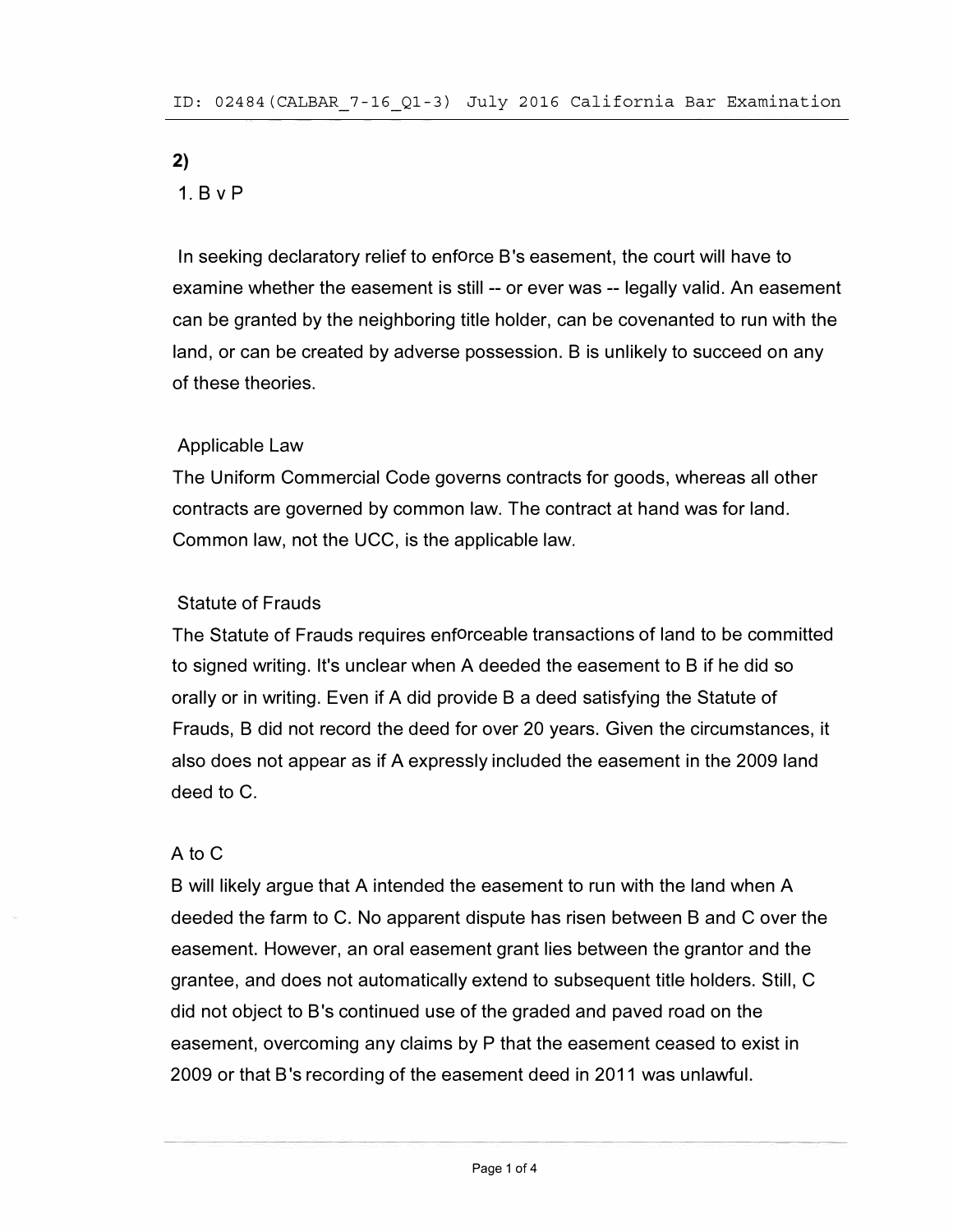#### Adverse Possession

B might try to establish that despite failing to record the deed until 2011, the easement is valid by adverse possession.

An individual can adversely possess land through open and notorious possession for 25 continuous years (or regular/seasonal periods within).

In this case, B is not trying to claim title over the land of the easement, and does not have to show he excluded others from its use. He can argue that his grading and paving of the road in 1990 initiated his adverse possession claim over the easement. While this act may have satisfied the "open" element of adverse possession, the fact that A deeded B the easement prevents B from claiming he did so notoriously or in a hostile fashion. At best, B can claim the adverse possession began in 2009 when C was deeded the farm, or in 2011 when he recorded the deed. In either instance he will not be able to meet the 25 year requirement for an adverse possession claim.

### **Encumbrances**

### 2. P v C

### a. Breach of Contract

At issue is whether P can succeed on a breach of contract claim against C because of B's easement. P can argue that the easement decreased the farm value by \$5,000 when it was established in 1990. C is likely to raise P's notice of mistake as a defense to any breach of contract claims.

### Mutual Assent

In order to form a valid contract, one party must have accepted an offeror's offer. C unambiguously executed a contract with P to sell the farm for \$100,000 with "covenants against encumbrances with no exceptions."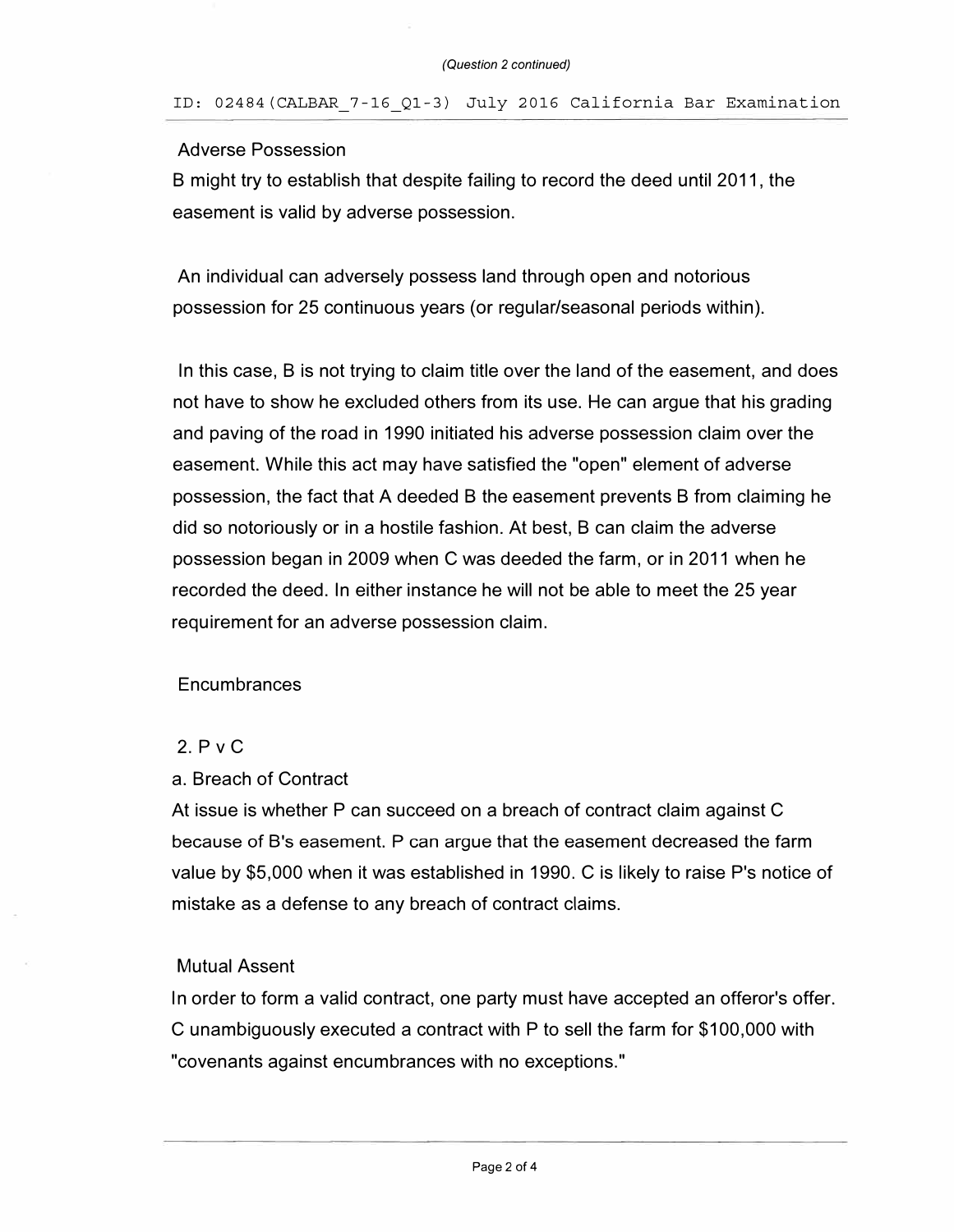#### ID: 02484(CALBAR\_7-16\_Ql-3) July 2016 California Bar Examination

#### **Consideration**

The acceptee must at the very least be surrendering some legal right to the offeree, but consideration is typically shown by some type of bargained-for exchange. Although the parties agreed to exchange a specific sum of money for the farm and a covenant against encumbrances, it's not clear whether C and P had communicated the precise metes and bounds of what constituted the farm, and thus whether the easement to W resulted in the breach of an actual contract.

#### Notice of Mistake

C is likely to raise the issue that P knew or should have known of B and Water Co. (W)'s claims to their respective easements.

A mistake in a contract may not entitle an award to a claimant if the claimant knew or should have known of the mistake. The contract was executed in 2012. B had recorded his deed to the easement the year before. A land purchasor is expected to exercise due diligence by conducting a title search of the land. P even inspected the land, saw the graded and paved road, and saw B travelling on the road, but entered into the contract nonetheless. P might argue that the contract expressly provided for the farm with no encumbrances, thereby promising to eliminate the easement by the time she took possession.

C can make an even stronger claim to P's knowledge of the subsequent easement deed to W. Although C executed the contract to P in 2012 without the warranty exception for W, they did not actually exchange the land and money until 2013, at which point the deed had an express exception for W's new easement.

#### Parol Evidence

For a fully integrated contract permitting "no exceptions," C will not be able to introduce extrinsic evidence that there was a latent ambiguity as to the contract